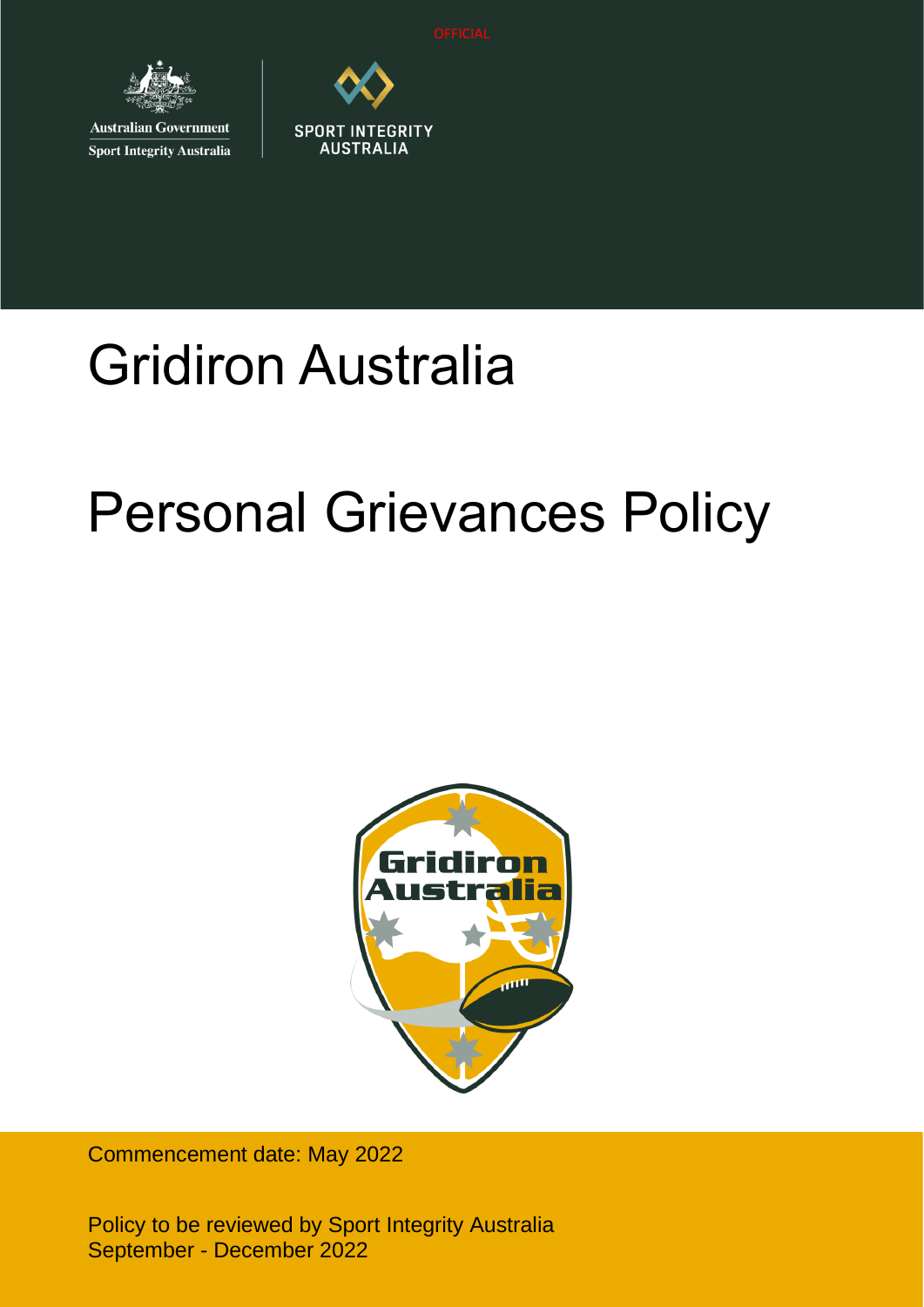# **TABLE OF CONTENTS**

| 1. | <b>Definitions</b>                                               | 1              |
|----|------------------------------------------------------------------|----------------|
| 2. | <b>Purpose</b>                                                   | 1              |
|    | Purpose of this Policy<br>2.1                                    | 1              |
| 3. | <b>Jurisdiction</b>                                              | 1              |
|    | Who the Policy applies to:<br>3.1                                | 1              |
|    | 3.2<br>When the Policy applies                                   | 1              |
| 4. | Dealing with personal grievances                                 | $\overline{2}$ |
|    | 4.1<br>Steps for resolving personal grievances under this Policy | 2              |
| 5. | Process for Facilitated resolution of Personal grievances        | $\mathbf{2}$   |
| 6. | <b>Role of Member Protection Information Officers</b>            | $\mathbf{2}$   |
|    |                                                                  |                |
| 7. | <b>National Integrity Framework</b>                              | $\mathbf{2}$   |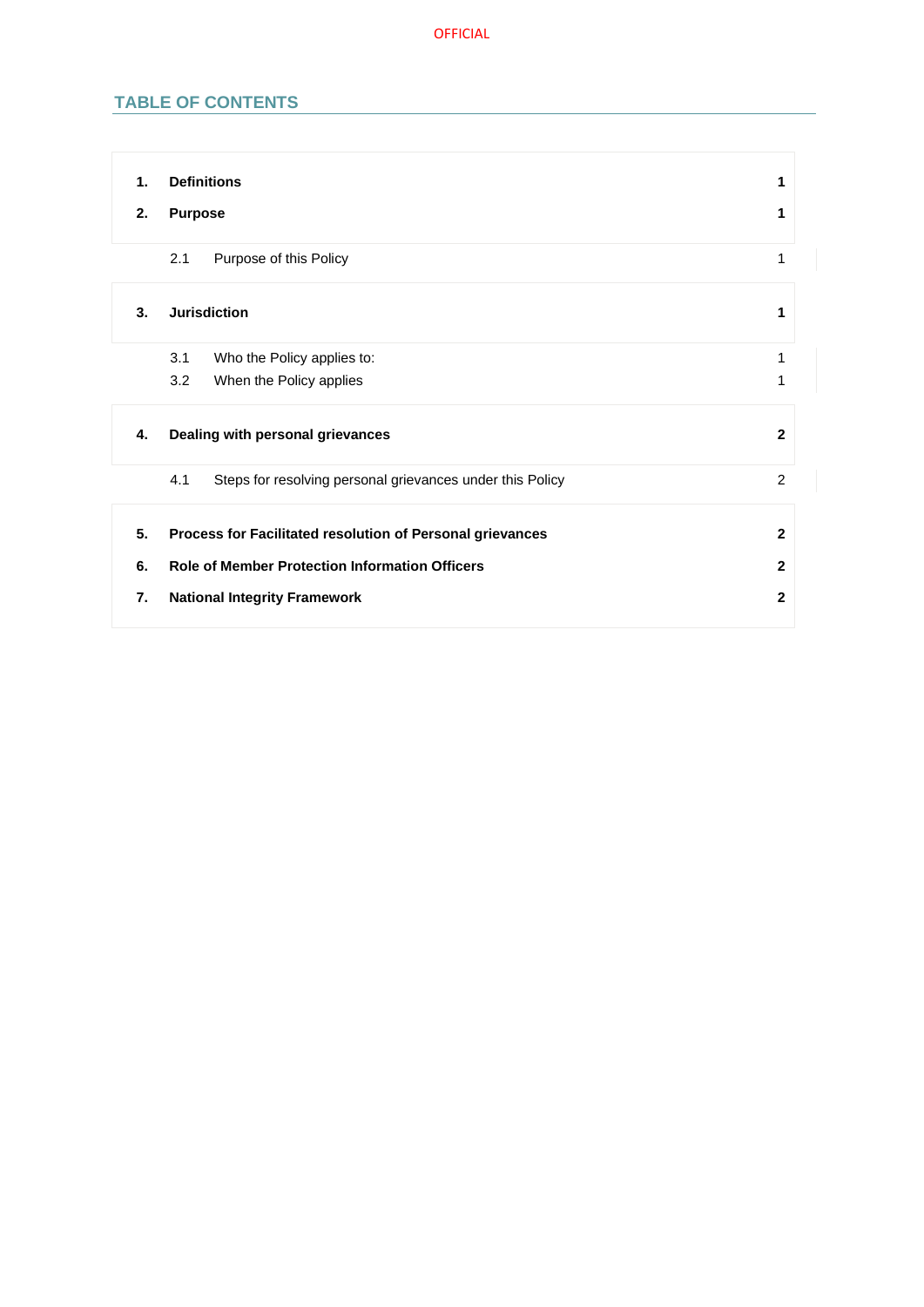# <span id="page-2-0"></span>**1. Definitions**

Defined terms not otherwise defined in this Policy have been defined in and have the meaning given to them in the Gridiron Australia National Integrity Framework. In this Policy the following words have the corresponding meaning:

**Personal Grievance** means any type of interpersonal conflict or dispute between Relevant Persons and/or Relevant Organisations that falls short of the threshold for abuse, bullying, harassment, or sexual misconduct under the Gridiron Australia Member Protection Policy.

**Policy** means this Personal Grievances Policy including any schedules and annexures.

**Relevant Organisation** means any of the following organisations:

- (a) Gridiron Australia;
- (b) Gridiron Organisations, which includes:
	- (i) Member Organisations;
	- (ii) Clubs; and
	- (iii) Authorised Providers, which means any non-Member organisations authorised to conduct Activities sanctioned by Gridiron Australia or a Member Organisation;
- (c) Team, which means any collection or squad of athletes who compete and/or train in Gridiron; and
- (d) Any other organisation who has agreed to be bound by this Policy.

**Relevant Person** means any of the following persons:

- (a) Individual Member;
- (b) Participant;
- (c) Employee;
- (d) Contractor;
- (e) Volunteer; and
- (f) Any other individual who has agreed to be bound by this Policy.

#### <span id="page-2-1"></span>**2. Purpose**

### <span id="page-2-2"></span>**2.1 Purpose of this Policy**

This Policy has been adopted alongside the Gridiron Australia National Integrity Framework to establish a formal process for people and organisations engaging with the sport of Gridiron to resolve interpersonal conflicts and disputes that arise in the context of their involvement in Gridiron, but do not involve a breach of an Integrity Policy or other Gridiron Australia policy.

#### <span id="page-2-3"></span>**3. Jurisdiction**

#### <span id="page-2-4"></span>**3.1 Who the Policy applies to:**

This Policy applies to Relevant Persons and Relevant Organisations.

#### <span id="page-2-5"></span>**3.2 When the Policy applies**

- (a) This Policy applies to interactions between Relevant Persons and Relevant Organisations in their capacity as Relevant Persons or Relevant Organisations relating to their involvement in the sport of Gridiron.
- (b) The Policy does not apply to the following:
	- (i) a breach of an Integrity Policy under the Gridiron Australia National Integrity Framework;
	- (ii) a breach of another Gridiron Australia or Gridiron Organisation policy;
	- (iii) disputes relating to the employment of a Relevant Person;
	- (iv) interactions between Relevant Persons and Relevant Organisations that are not related to the sport of Gridiron and/or are not in their capacity as Relevant Persons or Relevant Organisations.